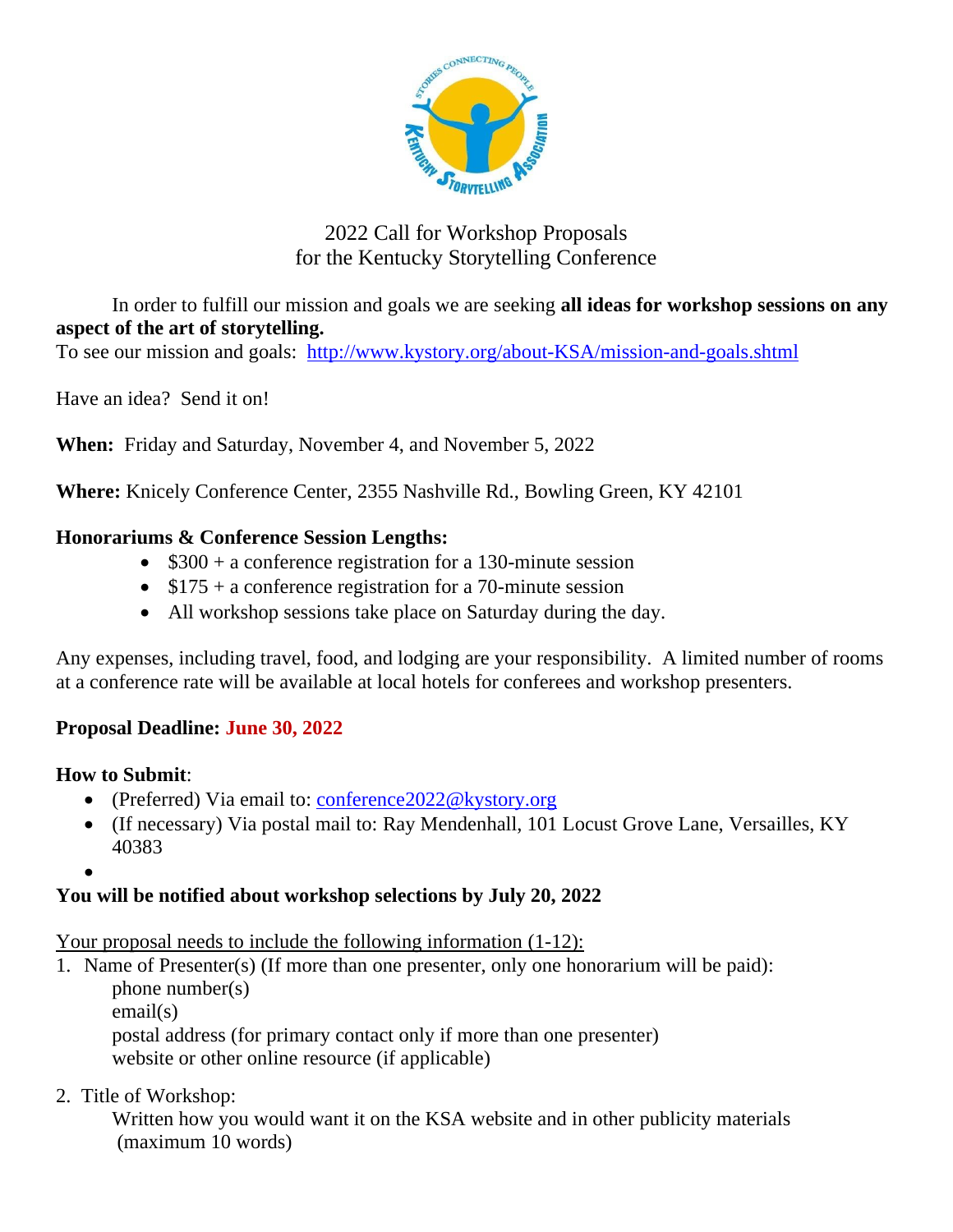3. Brief Workshop Description for print publicity (Maximum 10 words):

4. Workshop Description for the KSA website (Maximum 50 words, and shorter will more likely be read by website visitors!)

5. Workshop Presentation Method:

Describe how you plan to conduct your workshop – what percentage of time will be lecture? discussion? active audience participation? other methods? (maximum 100 words)

6. Workshop Goals:

What will participants know or be able to do as a result of your workshop session? (maximum 100 words)

7. Intended Audience:

- Is your workshop appropriate for young storytellers, ages 8-17?
- Do participants need storytelling experience?
	- o If yes, what level? Beginning, intermediate or advanced?
- Are there specific groups for whom this workshop would be especially appropriate?  $\circ$  If yes, please list them – for example, teachers, librarians, preachers, business people, therapists.

8. Session Length:

If you believe your workshop is appropriate for *different session lengths*, tell us what will be different in your presentation and in what your participants will know or be able to do for each different session length you propose.

## 9. Short Bio:

Written how you would want it to appear on the KSA website (maximum 100 words)

10. We have easels, large pads, and markers in each room for your use. A projector, not compatible with Mac, is also available, but we need to know if you will be using it.

- Will you be using the projector?
- What other technology will you bring for your use?

11. How do you want the room set up?

- Classroom (chairs and tables)
- Theater (chairs in rows)
- Open space (chairs only around the edges of the room)

Some rooms are large enough for both theater and open space, but we need to know your needs now, please.

#### 12. References:

Please provide contact information for three people who can comment on the quality of your work as a workshop presenter. For each reference include the following:

Name: Phone: Email (if available): City and State (so we can be aware of time zones & call at an appropriate time)